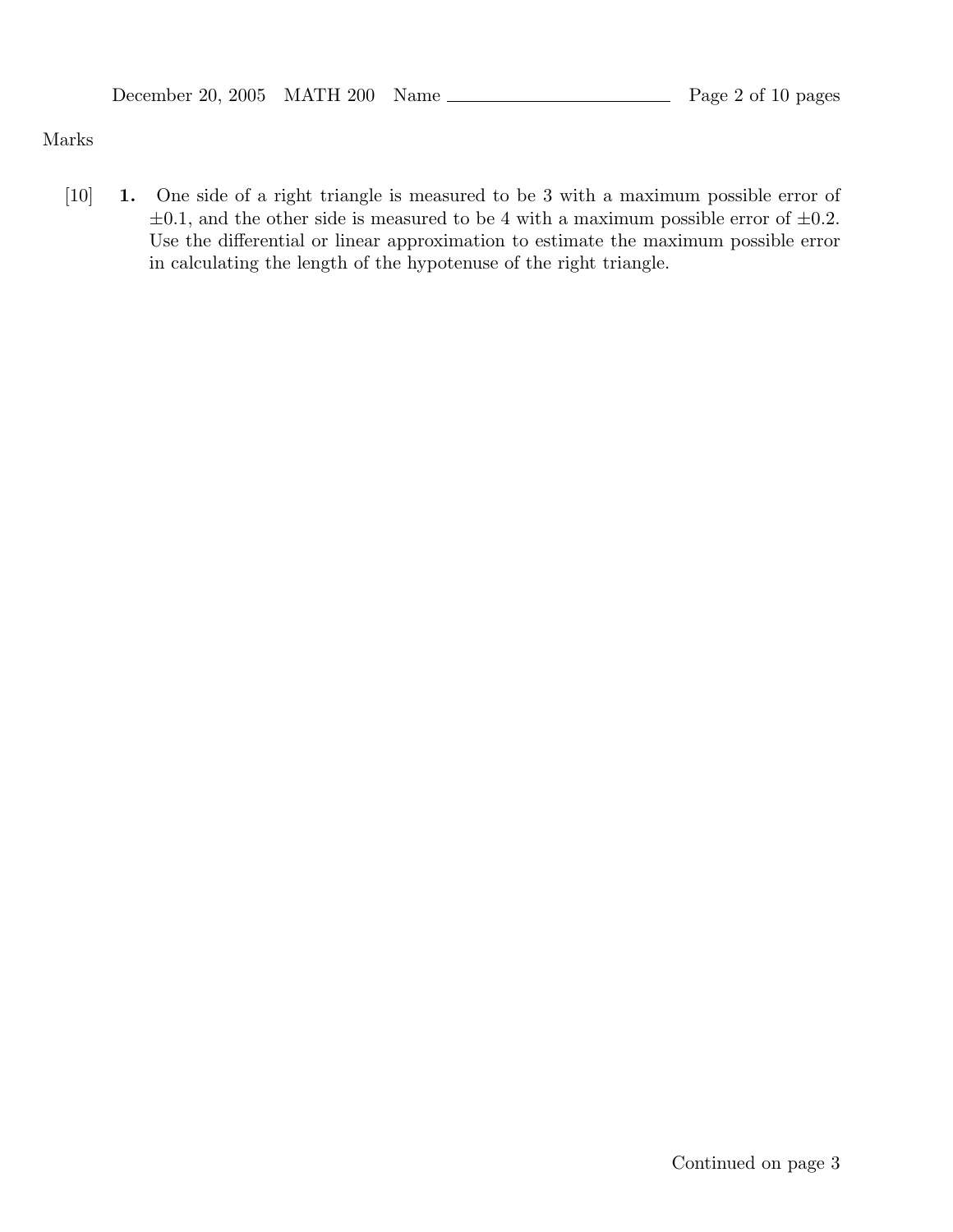December 20, 2005 MATH 200 Name Page 3 of 10 pages

[10] **2.** Assume that  $f(x, y)$  satisfies Laplace's equation  $\frac{\partial^2 f}{\partial x^2}$  $rac{\partial}{\partial x^2} +$  $\partial^2 f$  $\frac{\partial^2 y}{\partial y^2} = 0$ . Show that this is also the case for the composite function  $g(s, t) = f(s - t, s + t)$ . That is, show that  $\partial^2 g$  $\frac{\partial}{\partial s^2} +$  $\partial^2 g$  $\frac{\partial^2 g}{\partial t^2} = 0$ . You may assume that  $f(x, y)$  is a smooth function so that the Chain Rule and Clairaut's Theorem on the equality of the mixed partials derivatives apply.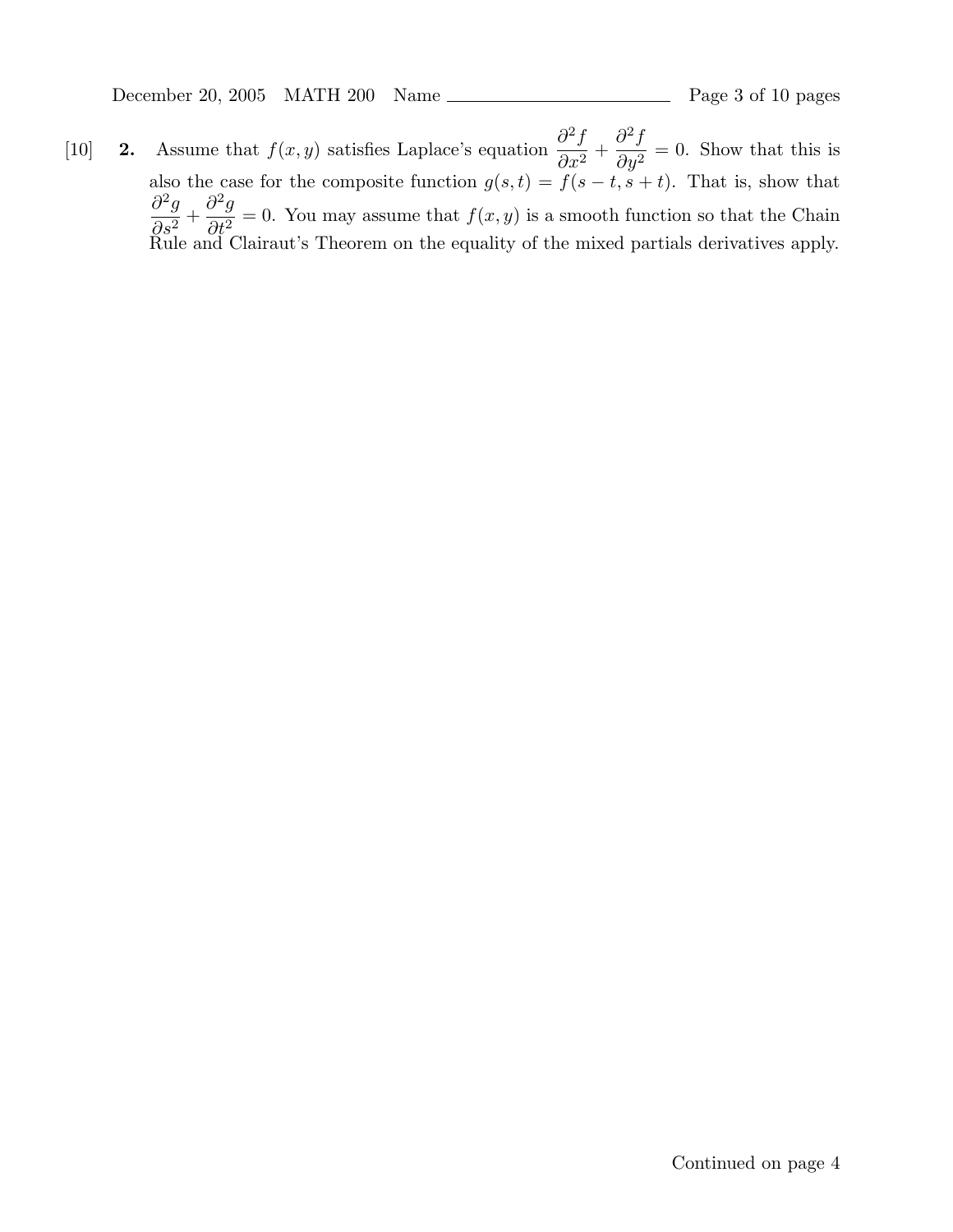December 20, 2005 MATH 200 Name Page 4 of 10 pages

[10] **3.** You are standing at a location where the surface of the earth is smooth. The slope in the southern direction is 4 and the slope in the south-eastern direction is  $\sqrt{2}$ . Find the slope in the eastern direction.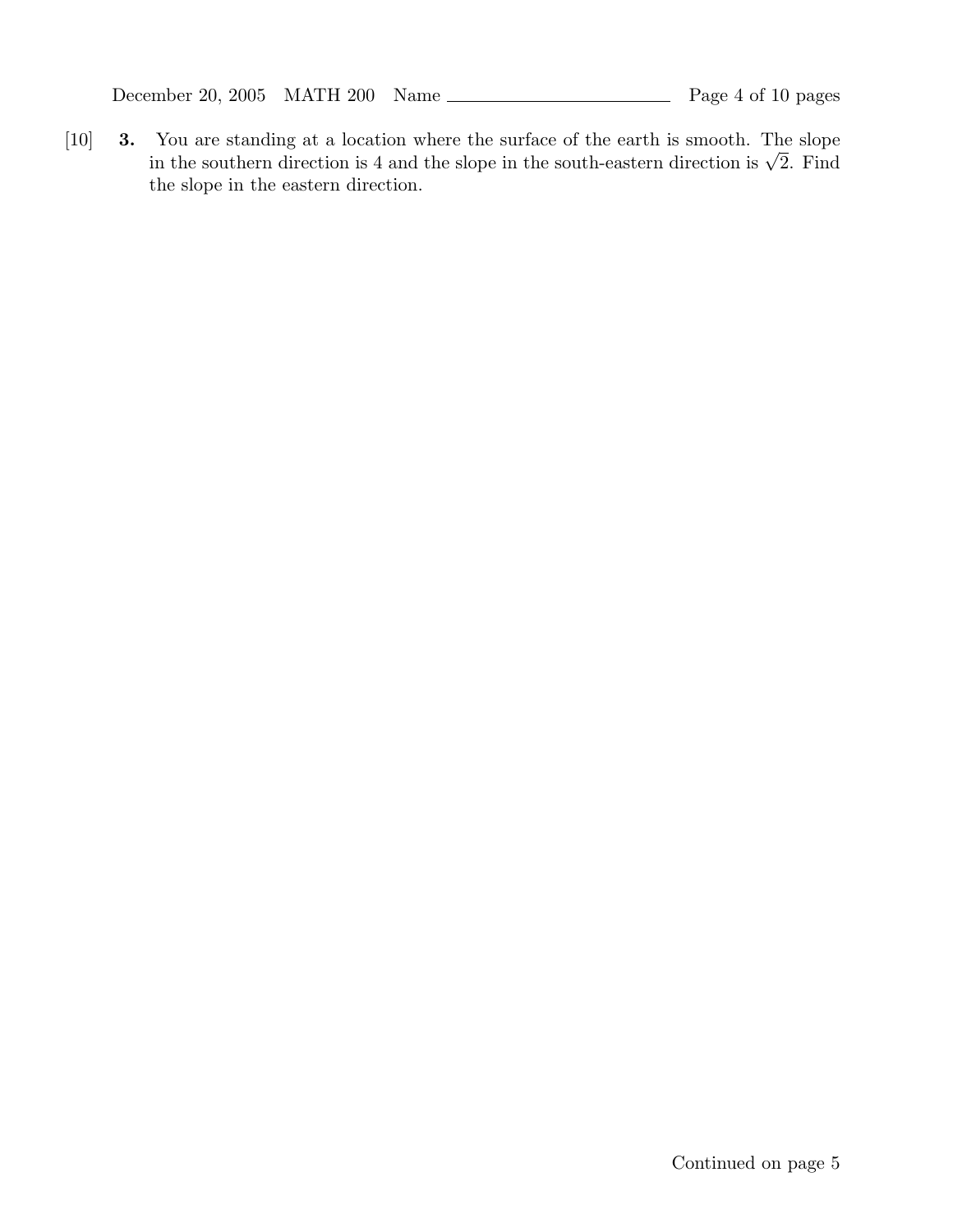December 20, 2005 MATH 200 Name Page 5 of 10 pages

[10] **4.** Consider the surface  $z = f(x, y)$  defined implicitly by the equation  $xyz^2 + y^2z^3 =$  $3 + x<sup>2</sup>$ . Use a 3-dimensional gradient vector (no credit will be given for using any other method) to find the equation of the tangent plane to this surface at the point  $(-1, 1, 2)$ . Write your answer in the form  $z = ax + by + c$ , where a, b and c are constants.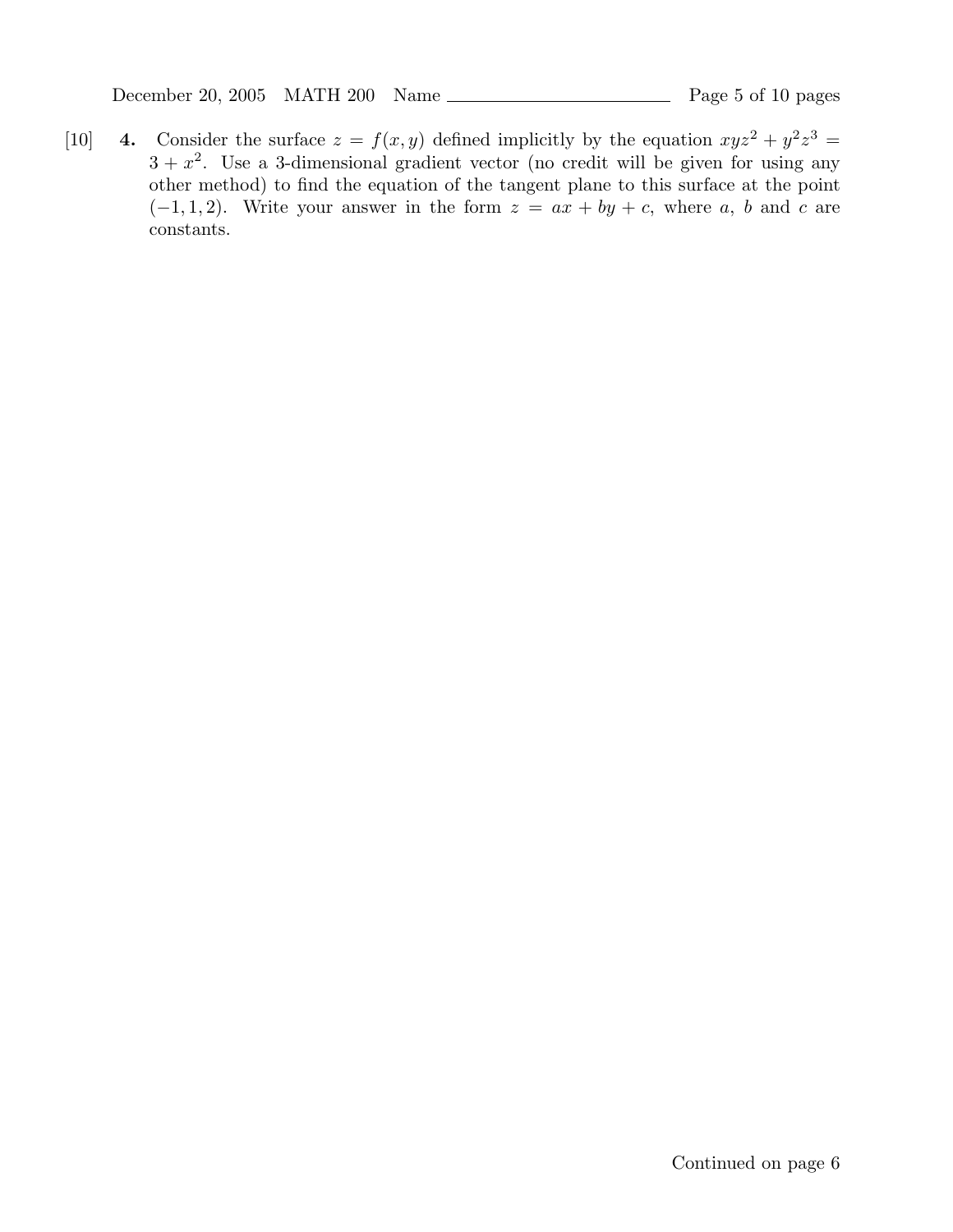December 20, 2005 MATH 200 Name Page 6 of 10 pages

# [20] **5.** Let  $z = f(x, y) = (y^2 - x^2)^2$ .

- (a) Make a reasonably accurate sketch of the level curves in the xy-plane of  $z = f(x, y)$ for  $z = 0$ , 1 and 16. Be sure to show the units on the coordinate axes. [10%]
- (b) Verify that  $(0, 0)$  is a critical point for  $z = f(x, y)$ , and determine from part (a) or directly from the formula for  $f(x, y)$  whether  $(0, 0)$  is a local minimum, a local maximum or a saddle point. [5%]
- (c) Can you use the Second Derivative Test to determine whether the critical point  $(0, 0)$  is a local minimum, a local maximum or a saddle point? Give reasons for your answer. [5%]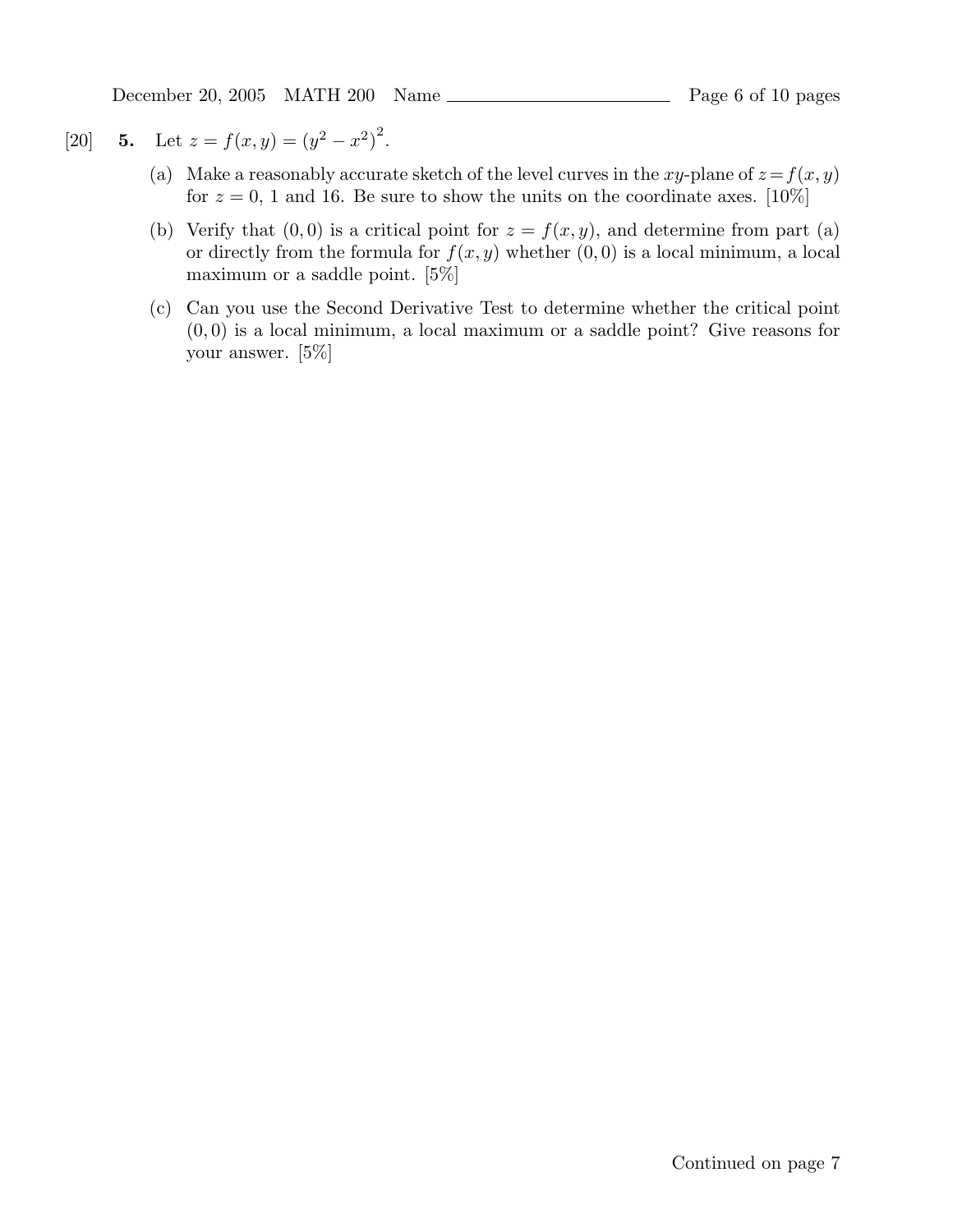December 20, 2005 MATH 200 Name Page 7 of 10 pages

[10] **6.** Use the Method of Lagrange Multipliers (no credit will be given for any other method) to find the minimum value of  $z = x^2 + y^2$  subject to  $x^2y = 1$ . At which point or points does the minimum occur?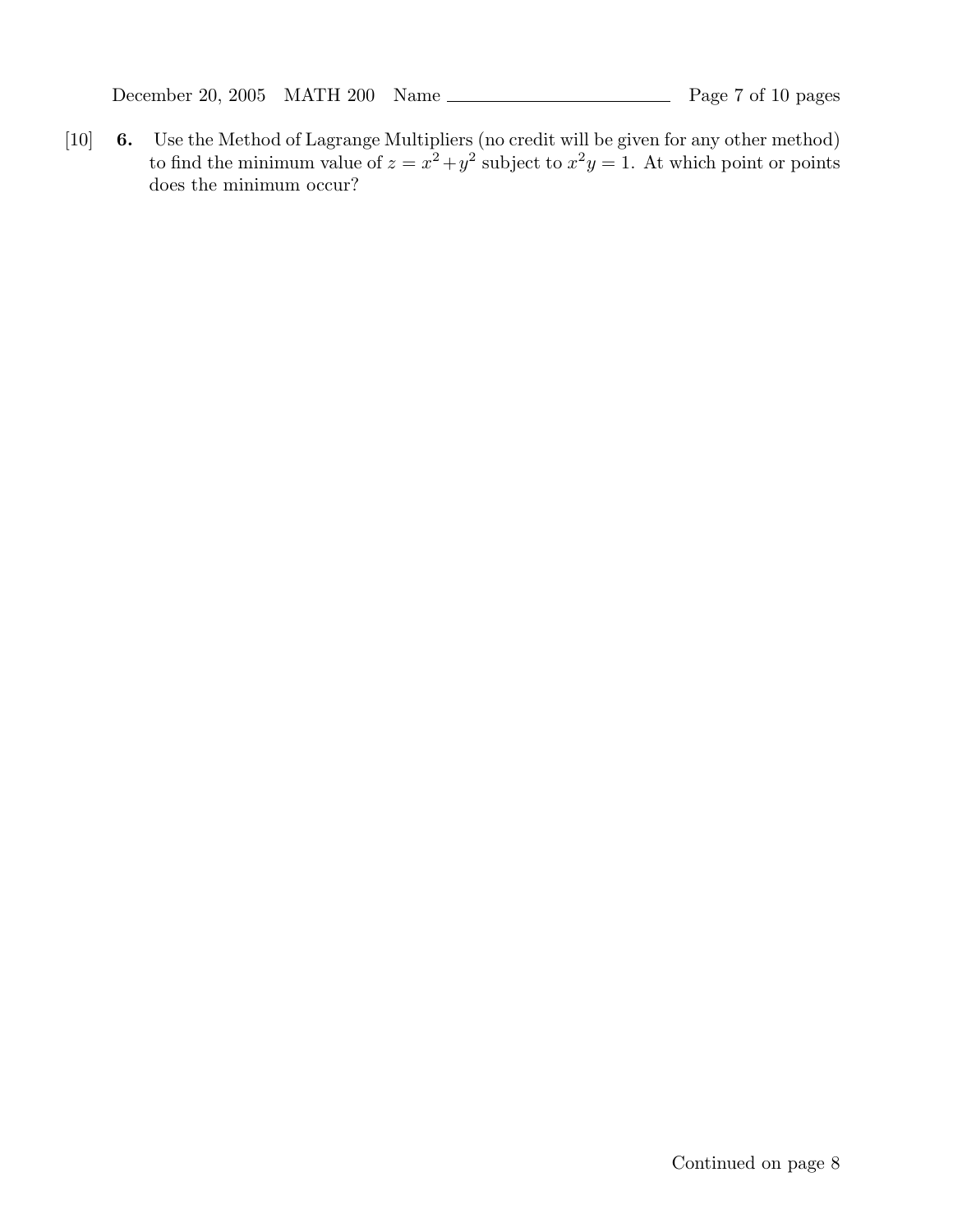December 20, 2005 MATH 200 Name Page 8 of 10 pages

[10] **7.** Find the centre of mass of the region D in the xy-plane defined by the inequalities  $x^2 \le y \le 1$ , assuming that the mass density function is given by  $\rho(x, y) = y$ .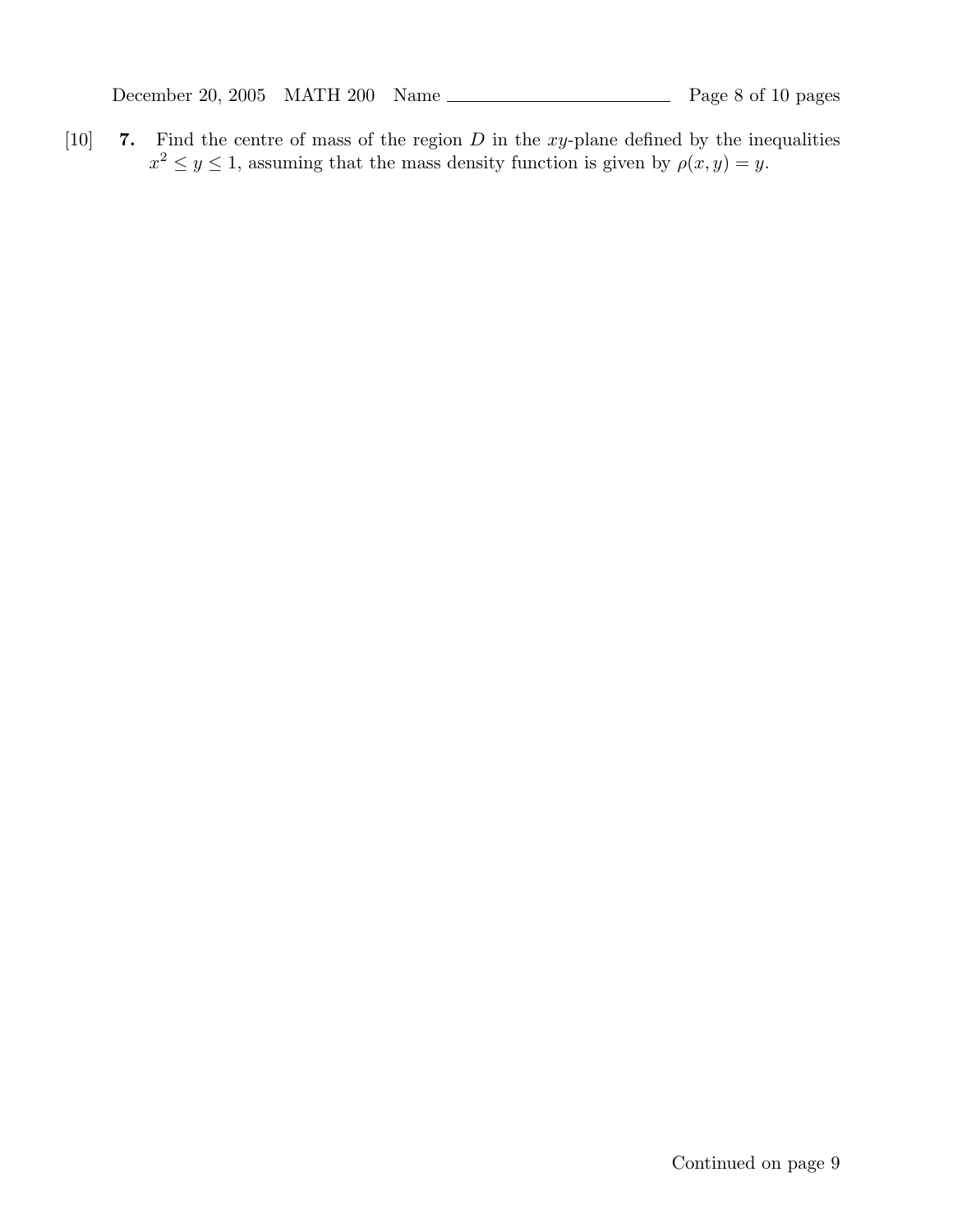December 20, 2005 MATH 200 Name Page 9 of 10 pages

- [10] **8.** Consider the region E in 3-dimensions specified by the inequalities  $x^2 + y^2 \le 2y$  and  $0 \leq z \leq \sqrt{x^2 + y^2}.$ 
	- (a) Draw a reasonably accurate picture of  $E$  in 3-dimensions. Be sure to show the units on the coordinate axes. [5%]
	- (b) Use polar coordinates (no credit will be given for any other method) to find the volume of E. Note that you will be "using polar coordinates" if you solve this problem by means of cylindrical coordinates. [5%]

Hint: 
$$
\int \sin^n u \, du = -\frac{1}{n} \sin^{n-1} u \cos u + \frac{n-1}{n} \int \sin^{n-2} u \, du.
$$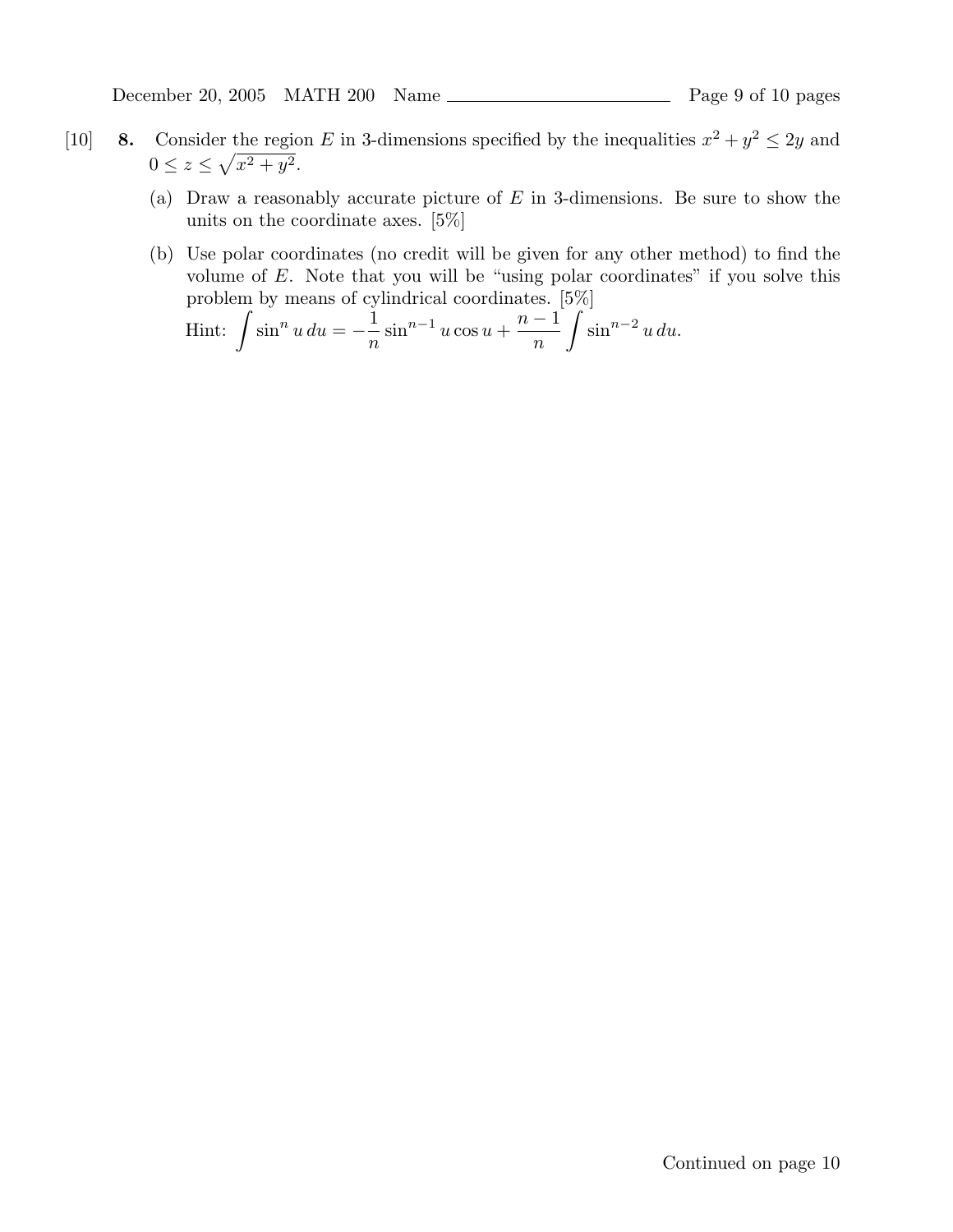December 20, 2005 MATH 200 Name Page 10 of 10 pages

[10] **9.** A triple integral 
$$
\iiint_E f dV
$$
 is given in iterated form by  

$$
\int_{y=-1}^{y=1} \int_{z=0}^{z=1-y^2} \int_{x=0}^{x=2-y-z} f(x, y, z) dx dz dy.
$$

- (a) Draw a reasonably accurate picture of  $E$  in 3-dimensions. Be sure to show the units on the coordinate axes. [5%]
- (b) Rewrite the triple integral  $\iint$ *E*  $fdV$  as one or more iterated triple integrals in the order  $\int_{0}^{y=x}$ *y*=  $\int_0^x$ *x*=  $\int_0^z$ *z*=  $f(x, y, z) dz dx dy$ . [5%]